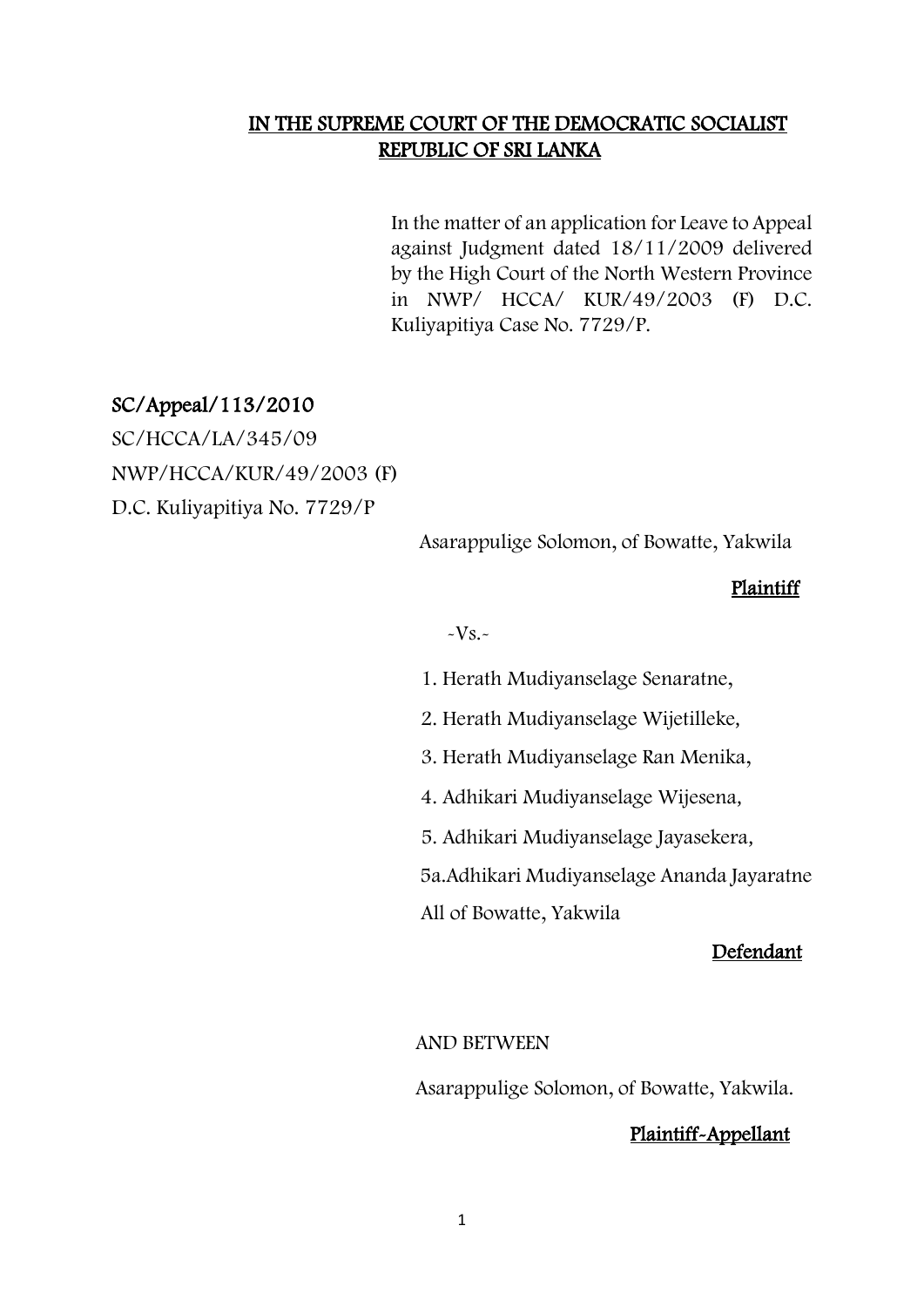$-Vs.$ 

1. Herath Mudiyanselage Senaratne,

2. Herath Mudiyanselage Wijetilleke,

3. Herath Mudiyanselage Ran Menika,

4. Adhikari Mudiyanselage Wijesena,

5. Adhikari Mudiyanselage Jayasekera,

 5a. Adhikari Mudiyanselage Ananda Jayaratne All of Bowatte, Yakwila.

### Defendant-Respondents

#### AND NOW BETWEEN

 Asarappulige Solomon (Deceased) of Bowatte, Yakwila

## Plaintiff-Appellant-Appellant

Asarappulige Sisira Priyantha of Bowatte, Yakwila

### 1a Plaintiff-Appellant-Appellant

 $-Vs.$ 

- 1. Herath Mudiyanselage Senaratne,
- 2. Herath Mudiyanselage Wijetilleke,
- 3. Herath Mudiyanselage Ran Menika,
- 4. Adhikari Mudiyanselage Wijesena, (Deceased)

4a.Suriya Pathirannahalage Karunawathie,

4b.Adhikari Mudiyanselage Anusha Samanmalee,

4c.Adhikari Mudiyanselage Kumaranayake,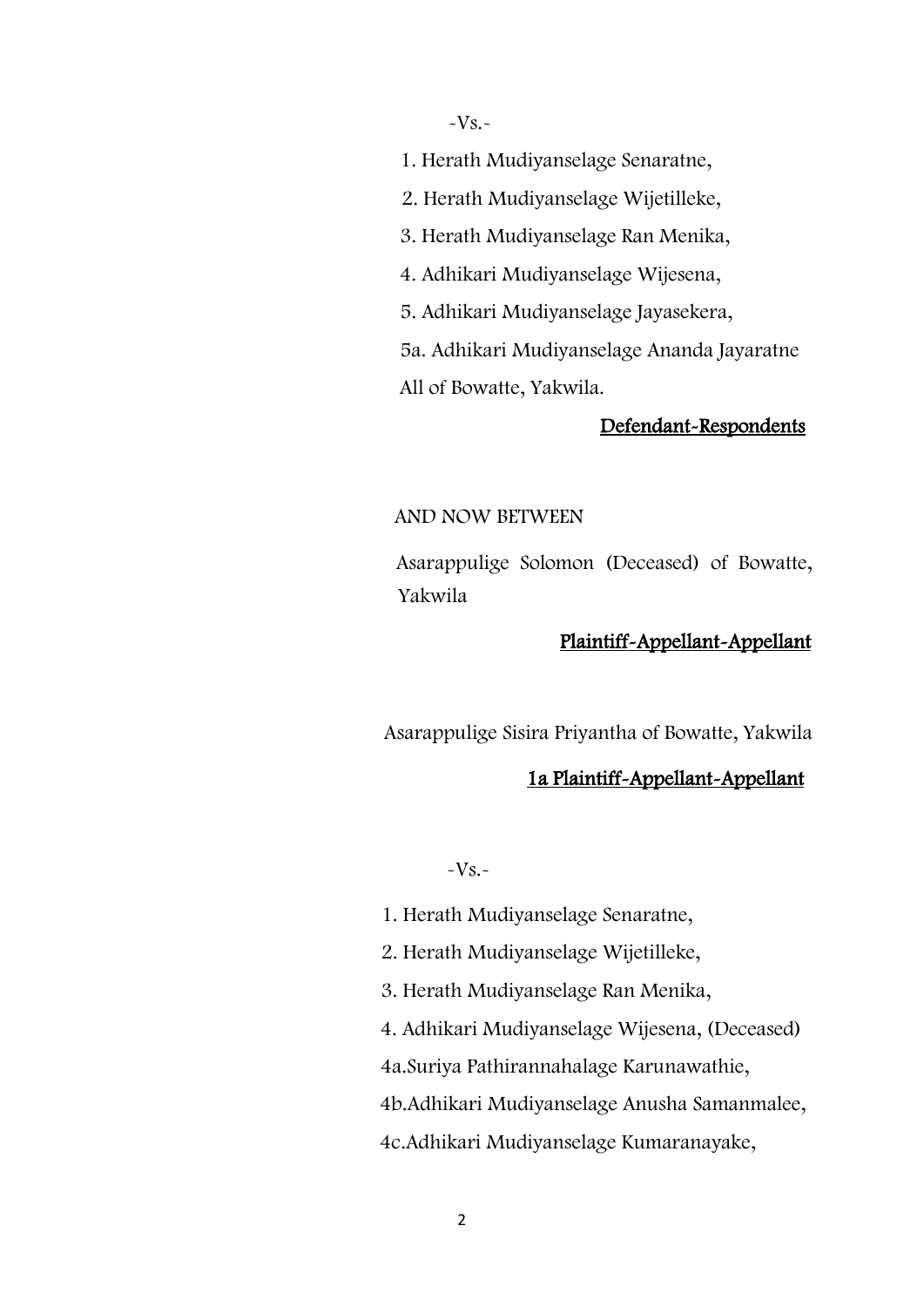4d.Adhikari Mudiyanselage Punyawathie, 4e.Adhikari Mudiyanselage Kirthi Ashoka, 5.Adhikari Mudiyanselage Jayasekera, 5a.Adhikari Mudiyanselage Ananda Jayaratne All of Bowatte, Yakwila

### Defendant-Respondent-Respondents

Before: Buwaneka Aluwihare PC, J. P. Padman Surasena J. E.A.G.R. Amarasekara J. Counsel: Mudithavo Premachandra for the Plaintiff-Appellant-Appellant. W. Dayarathne PC with Ms. Ranjika Jayawardena for the substituted 4th Defendant- Respondent-Respondent. Argued on: 15<sup>th</sup> September 2020

Decided on: 30<sup>th</sup> November 2021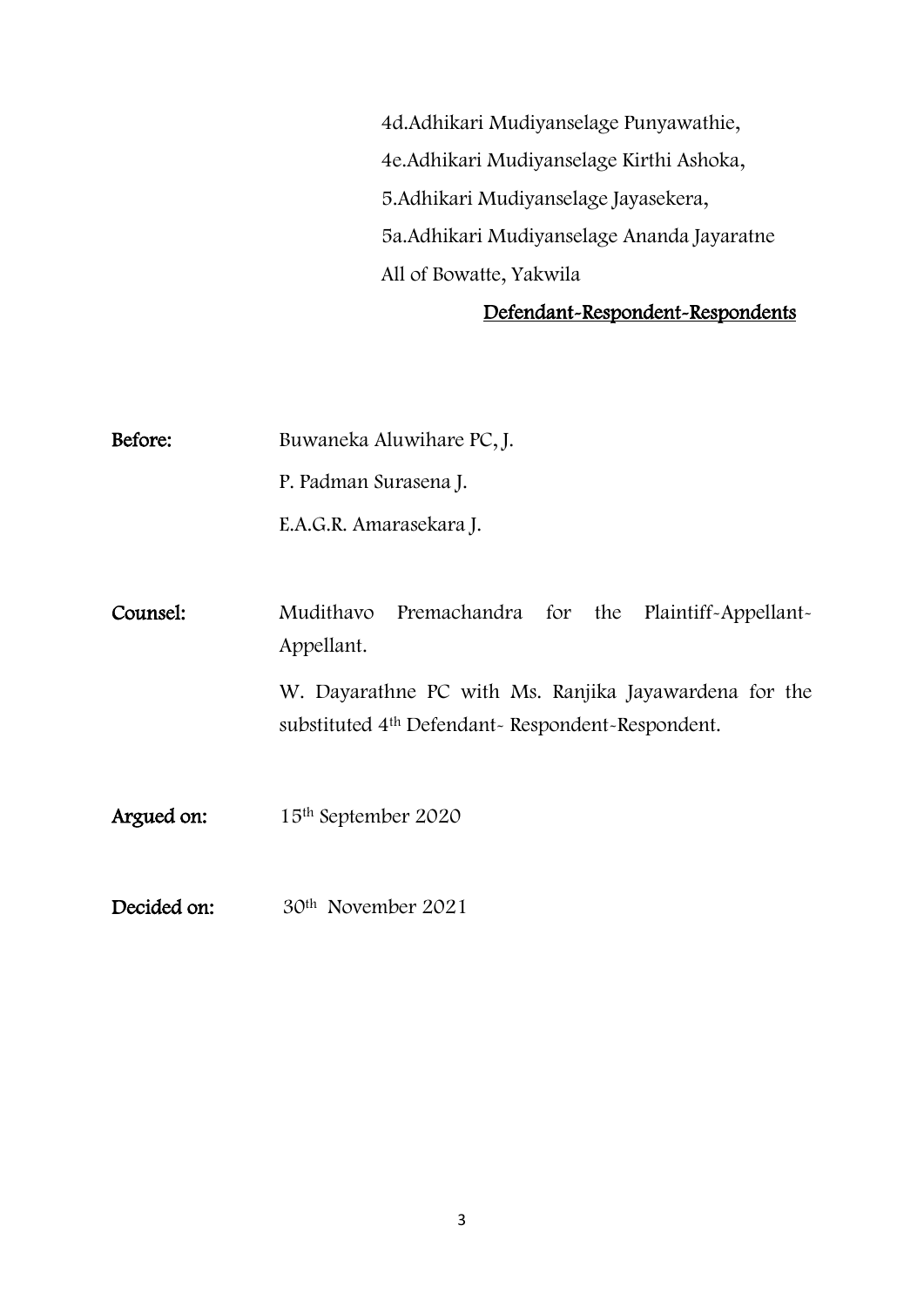# JUDGEMENT

# Aluwihare PC J.,

The Plaintiff-Appellant-Appellant (hereinafter referred to as the 'Plaintiff') filed action against the 1st to 4th Defendants in the District Court of Kuliyapitiya for the partition of a land called "Ihalawatte" which is in extent of about 2 Acres. The 5th Defendant was added as a party, subsequently.

By judgement dated 13th May 2003, the Learned District Judge dismissed the Plaint on the ground that the Plaintiff had failed to prove both his pedigree and his title to the land sought to be partitioned.

Aggrieved by the said judgement, the Plaintiff appealed to the Civil Appellate High Court of the North Western Province, which affirmed the judgement of the learned District Judge and dismissed the appeal.

Against the said judgement, the Plaintiff moved this court by way of Leave to Appeal and Leave was granted on the questions of law referred to in subparagraphs (a), (b), and (c) of paragraph 18 of the Petition of the Appellant (Plaintiff).

The questions of law in verbatim, are as follows;

- a) Has the District Court and the High Court erred in failing to hold that the chain of title relied on by the Plaintiff Appellant Petitioner had been proved in terms of deed P1, mortgage bond 4D1 and crown grant 4D4, in preference to the chain of title relied on by the 4th Defendant because the lands described in his deeds 4D2, 4D3, 4D5 clearly did not apply to the land sought to be partitioned.
- b) Did the District Court and the High Court err in holding that the Plaintiff Appellant Petitioner had failed to prove title to the land sought to be partitioned in this action.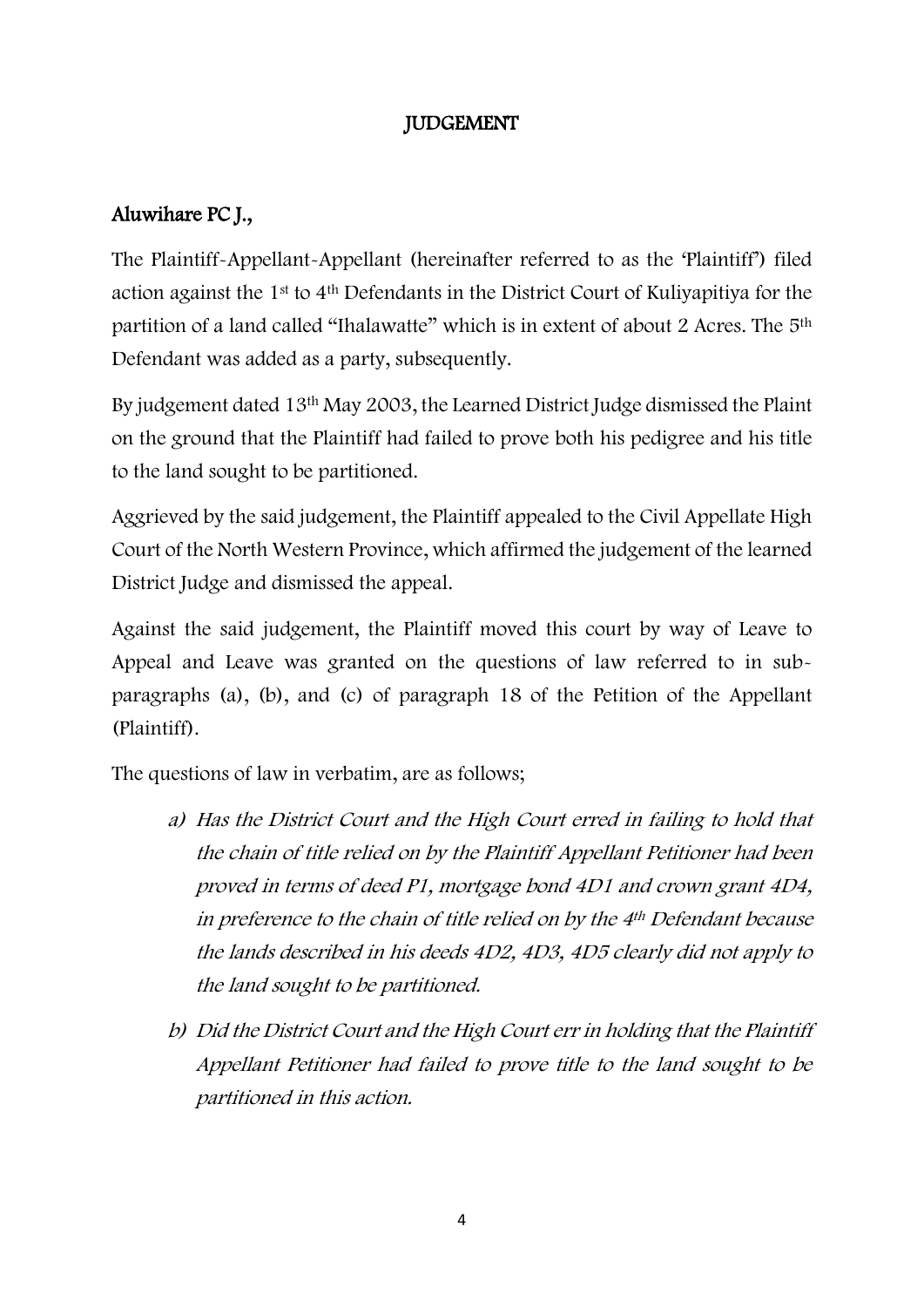c) Did the District Court and the High Court errs in holding that the Plaintiff Appellant Petitioner had failed to prove the devolution of title to the corpus.

## The Corpus

The Plaintiff, instituted this action against the 1<sup>st</sup> to 4<sup>th</sup> Defendants seeking the partition of a land called "Ihalawatte" more fully described in the schedule to the Plaint. The Plaintiff claimed that he was entitled to an undivided ½ share of Ihalawatte, and that the 1<sup>st</sup>, 2<sup>nd</sup> and 3<sup>rd</sup> Defendants were entitled to  $1/6$  shares each.

The 1st, 2nd and 3rd Defendants did not have any contest with the Plaintiff. The 4th Defendant, however, claimed title to the entire land based on title deeds and the 5th Defendant took up the position that the corpus was co-owned by him and the 4th Defendant in equal shares and prayed for the dismissal of the action.

In the Petition dated 21st December 2009, the land is described as a single land consisting of an 'old plantation' and 'new plantation', which is in the extent of about 2 acres.

The land sought to be partitioned was surveyed by the Court Commissioner S.B. Abeykoon who submitted a preliminary plan bearing No. 626/85 along with a preliminary report to the Court. According to the said Court Commissioner, the land sought to be partitioned was shown to him by the Plaintiff and the  $1<sup>st</sup>$ ,  $2<sup>nd</sup>$  and 4th Defendants. The Court Commissioner while giving evidence had stated that the preliminary plan depicts the land described in the schedule to the Plaint. He also had stated that it was a parcel of land. Further, he had added that no one produced any previous survey plans relating to the land and that he relied on the boundaries shown to him by the parties present on the land, for the purpose of carrying out the survey.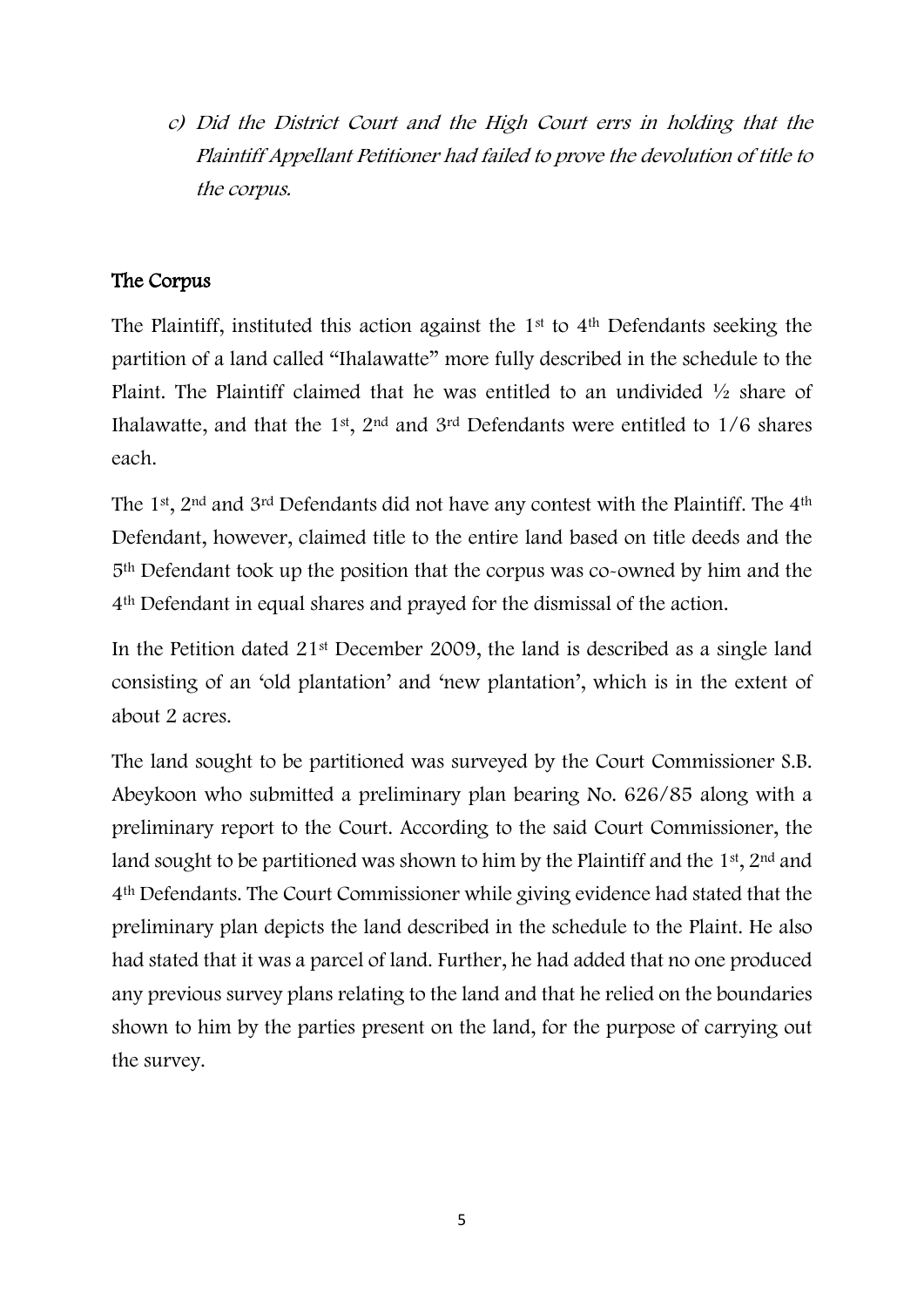# The Contention of the Plaintiff

The main argument on behalf of the Plaintiff was that the conclusion arrived at by the learned District Judge, as well as by the Judges of the High Court of Civil Appeal, to the effect that the Plaintiff failed to prove the devolution of title to the corpus, is erroneous.

The key point raised by the Plaintiff is that the Deed marked 'P1', mortgage bond marked '4D1' and crown grant marked '4D4' which the Plaintiff relied on, apply to the corpus for partition and show the devolution of title which is described in the Plaint. He argues that this is in stark contrast to the deeds produced by the 4th Defendant, marked '4D2', '4D3' and '4D5' which the Plaintiff claims have no application to the land sought to be partitioned.

# The Questions of Law

I wish to consider the second and third questions of law [b & c], namely, whether the lower courts have misdirected themselves by holding that the Plaintiff has failed to establish, his title to the corpus [b] and the devolution of title to the corpus  $[c]$ .

According to the pedigree relied on by the Plaintiff [annexed to the Plaint], in the year 1910, H.M. Davith Singho and H.M. Bandappu, had received a crown grant in equal shares to the land depicted in the survey plan No. 273672 which is in extent 3 Roods and 28 perches. After Bandappu's demise, Herath Singho, being the sole heir, had inherited the ½ share of the land owned by Bandappu. In the year 1984, Herath Singho by Deed No. 7260 [P1] sold his share to the Plaintiff, Solomon. According to the Plaintiff's pedigree, the Crown grant is 3 Roods and 28 perches in extent. The schedule to the Deed No. 7260, however, refers to, two allotments viz;

- (1) land depicted in plan No. 273672, in extent of 3 roods and 28 perches and
- (2)  $1/3^{rd}$  of another land, 1 and  $\frac{1}{4}$  acre in extent, with distinct boundaries.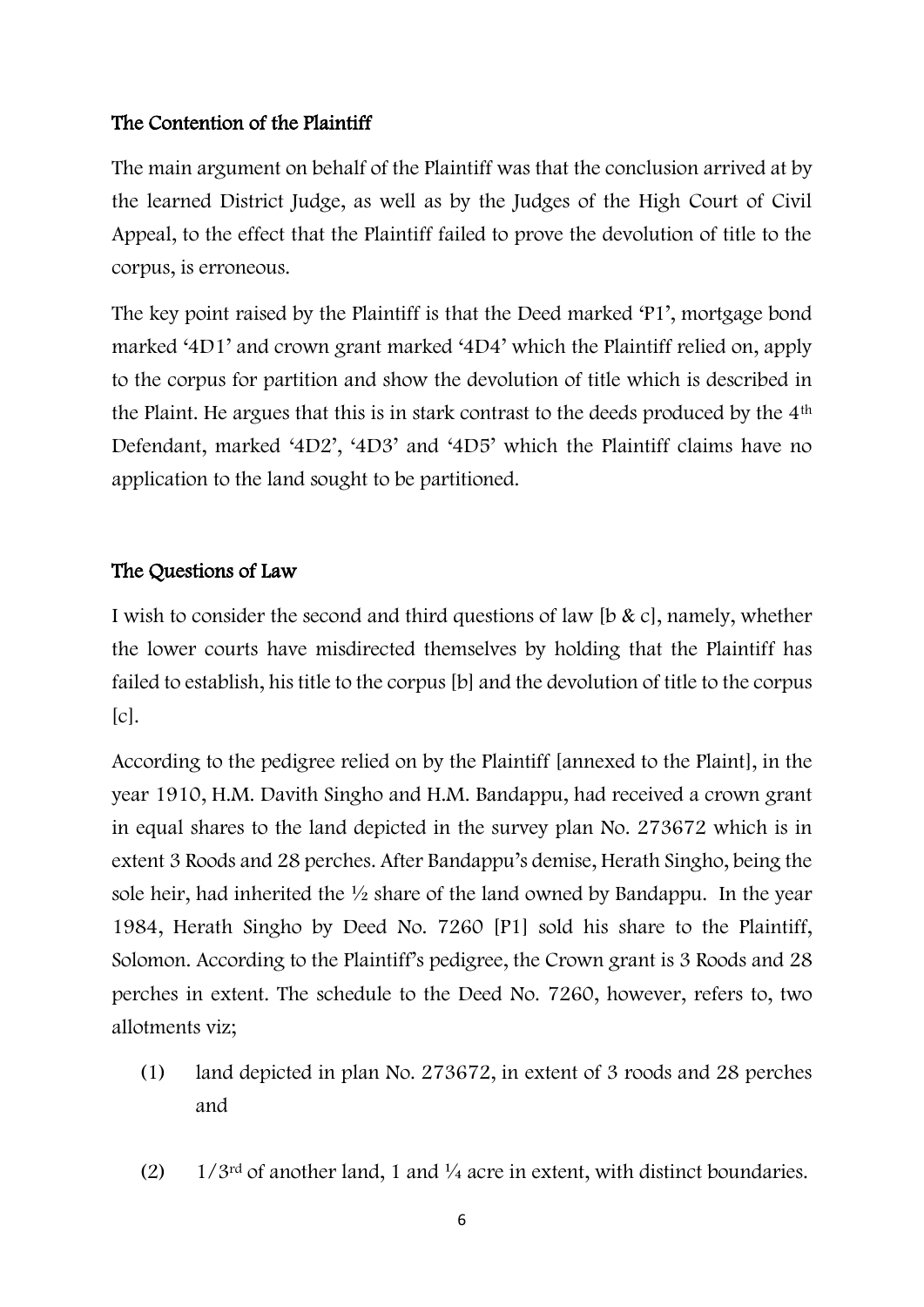The Plaintiff has not produced a separate pedigree in relation to, either the 1st or the 2nd allotments of lands referred to above. Nor has he explained the basis of amalgamating the entitlement to an undivided land to another distinct separate land. The schedule to the Plaint, as stated earlier, refers only to a single parcel of land and nowhere in the Plaint is it said that the corpus is an amalgamated land. The Plaintiff, however, in the pedigree filed on his behalf, had made reference to a crown grant of 3 roods and 8 perches and possession for a long period of time and inheritance, vaguely giving the impression that the corpus contains in extent, more than what was given by the Crown grant. In his evidence, however, he has taken up the position that two parcels of land are involved. The Plaintiff had failed to explain as to how an undivided share in the second schedule of the Deed P1, became part of the 'amalgamated' land. Thus, the Plaintiff had presented a case that is materially different to what was pleaded, which is obnoxious to the provisions of the Civil Procedure Code [Section 150 explanation 2]. The Plaintiff had admitted that what he purchased was the land that was received by Herath Singho by way of a crown grant [page 126 of the District Court record].

The Plaintiff in an attempt to impress that the corpus consists of two amalgamated lands in extent of two acres, had executed a deed of mortgage, on March 1985, two months prior to filing the partition action in the District Court [Deed no. 346 marked and produced as 4V1]. Under cross examination, the Plaintiff admitted that he mortgaged the property as he was in need of money, to one Pausthina, as claimed by the Plaintiff, one of his neighbours. He also admitted that even by the date on which he testified he had not taken any steps to have the mortgage discharged. Probed further, the Plaintiff admitted that Pausthina is none other than his wife [ pages 135 -137 of the District Court record].

Considering the above, both the learned District Judge as well as the High Court of Civil Appeal was correct in holding that the Plaintiff had failed to establish, both, the title to the land sought to be partitioned as well as the devolution of title to the same.

In the circumstances, I answer both the questions of law referred to in paragraphs (b) and (c) above in the negative. In view of these findings, I am of the view that it